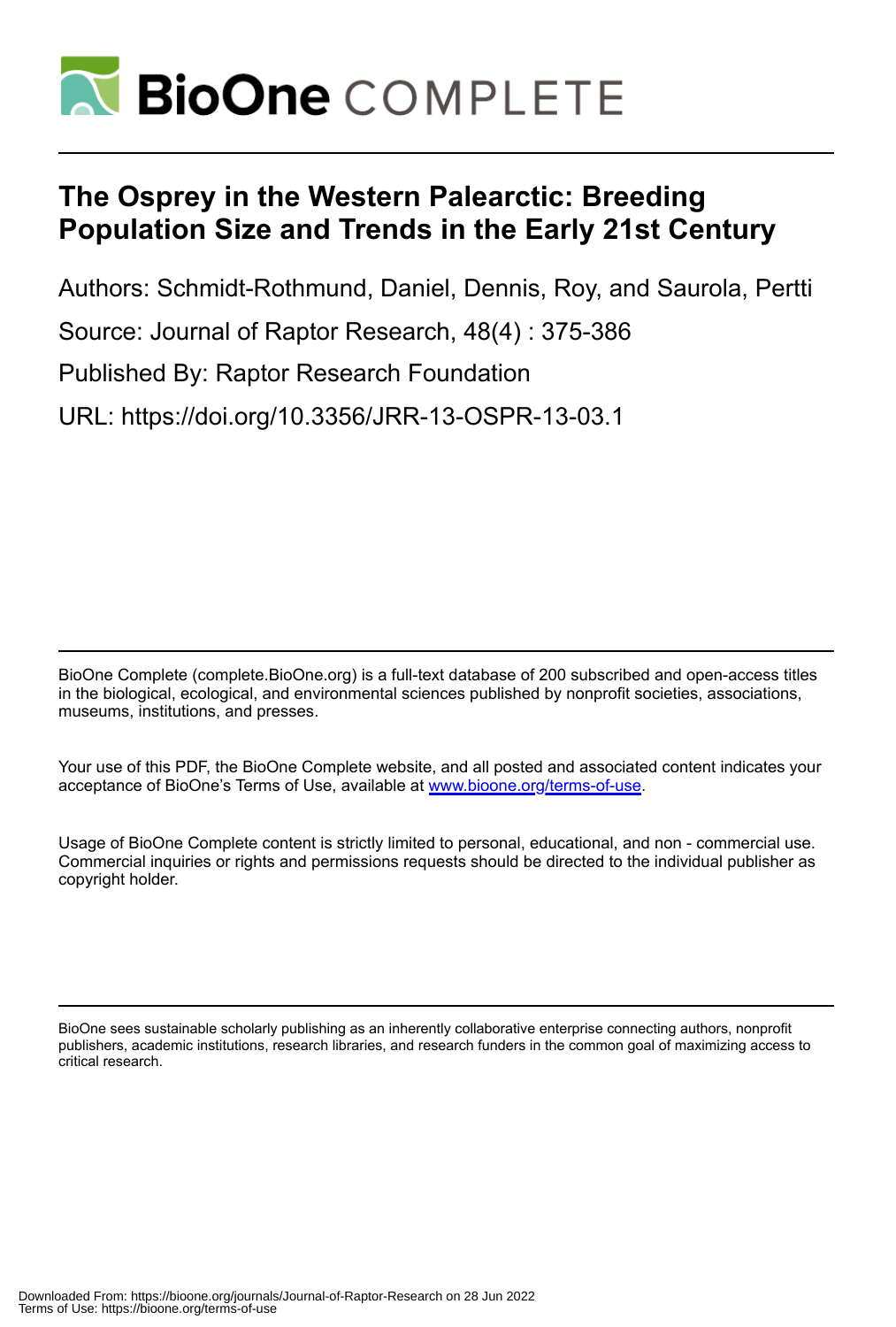## THE OSPREY IN THE WESTERN PALEARCTIC: BREEDING POPULATION SIZE AND TRENDS IN THE EARLY 21ST CENTURY

DANIEL SCHMIDT-ROTHMUND1

NABU-Centre for Bird Protection, Ziegelhütte 21, D-72116, Mössingen, Germany

ROY DENNIS

Highland Foundation for Wildlife, Half Davoch Cottage, Dunphail, Forres, Moray, IV36 2QR, Scotland

### PERTTI SAUROLA

Finnish Museum of Natural History, P.O. Box 17, FI-00014 University of Helsinki, Finland

ABSTRACT.—The number of Osprey (Pandion haliaetus) nesting pairs in Europe, northern Africa, and the Middle East has reached between 9500 and 11 500 in the early 21st century. Compared to numbers from the 1980s (ca. 5500 pairs), the population has almost doubled. The increase is most obvious in countries like Germany and the United Kingdom. The largest and most important European populations in Sweden, Finland, and Russia seem to be stable. In contrast, Portugal, mainland Spain, and Turkey lost their last breeding pairs in the 1980s and 1990s. Negative trends are also reported from Poland due to persecution and from southeastern Europe and northern Africa, where only very few pairs remain. Reintroductions in England, Spain, and Italy have resulted in a few new breeding pairs in recent years.

KEY WORDS: Ospreys; Pandion haliaetus; Europe; populations; trends; Western Palearctic.

PANDION HALIAETUS EN EL OESTE PALEÁRTICO: TAMAÑO DE LA POBLACIÓN REPRODUCTIVA Y TENDENCIAS A COMIENZOS DEL SIGLO XXI

RESUMEN.—El número de parejas nidificantes de Pandion haliaetus registradas en Europa, el norte de África y Oriente Medio ha alcanzado entre 9500 y 11 500 a comienzos del siglo XXI. Comparado con los números de la década de 1980 (ca. 5500 pares), la población casi se ha duplicado. El incremento es más obvio en países como Alemania y el Reino Unido. Las poblaciones europeas más grandes e importantes en Suecia, Finlandia y Rusia parecen ser estables. En contraste, Portugal, España continental y Turquía perdieron sus últimas parejas reproductivas en las décadas de 1980 y 1990. También fueron reportadas tendencias negativas en Polonia debido a la persecución y en el sudeste europeo y norte de África, donde sólo quedan pocas parejas. Las reintroducciones en Inglaterra, España e Italia han resultado en unas cuantas parejas reproductivas nuevas en años recientes.

[Traducción del equipo editorial]

As a raptor with an almost worldwide distribution, the Osprey (Pandion haliaetus) is an excellent sentinel species for habitat change (Saurola 1997, Bai et al. 2009), changes in fish communities (Fisher et al. 2001b, Baril et al. 2013) and for environmental contamination (Grove et al. 2009). For these and other reasons the Osprey has for decades been monitored in many countries, mainly in North America and in Europe (Poole 1989).

By the beginning of the 19th century, historic breeding populations of European Ospreys, especially in southern and western areas, were already greatly depleted by human persecution (Voous 1960, Dennis 2008). They were further reduced in numbers and range by even more intense human persecution in the 19th and early 20th century and by organochlorine pesticide poisoning in the 1950s and 1960s (e.g., Ahlgren and Eriksson 1984, Schmidt 1995, Weber et al. 2003, Saurola 2006). This was certainly also the case in most of the eastern countries of the region, as, for example, reported from Estonia by Lõhmus (2001). Destruction of

<sup>1</sup> Email address: daniel.schmidt@NABU-Vogelschutzzentrum. de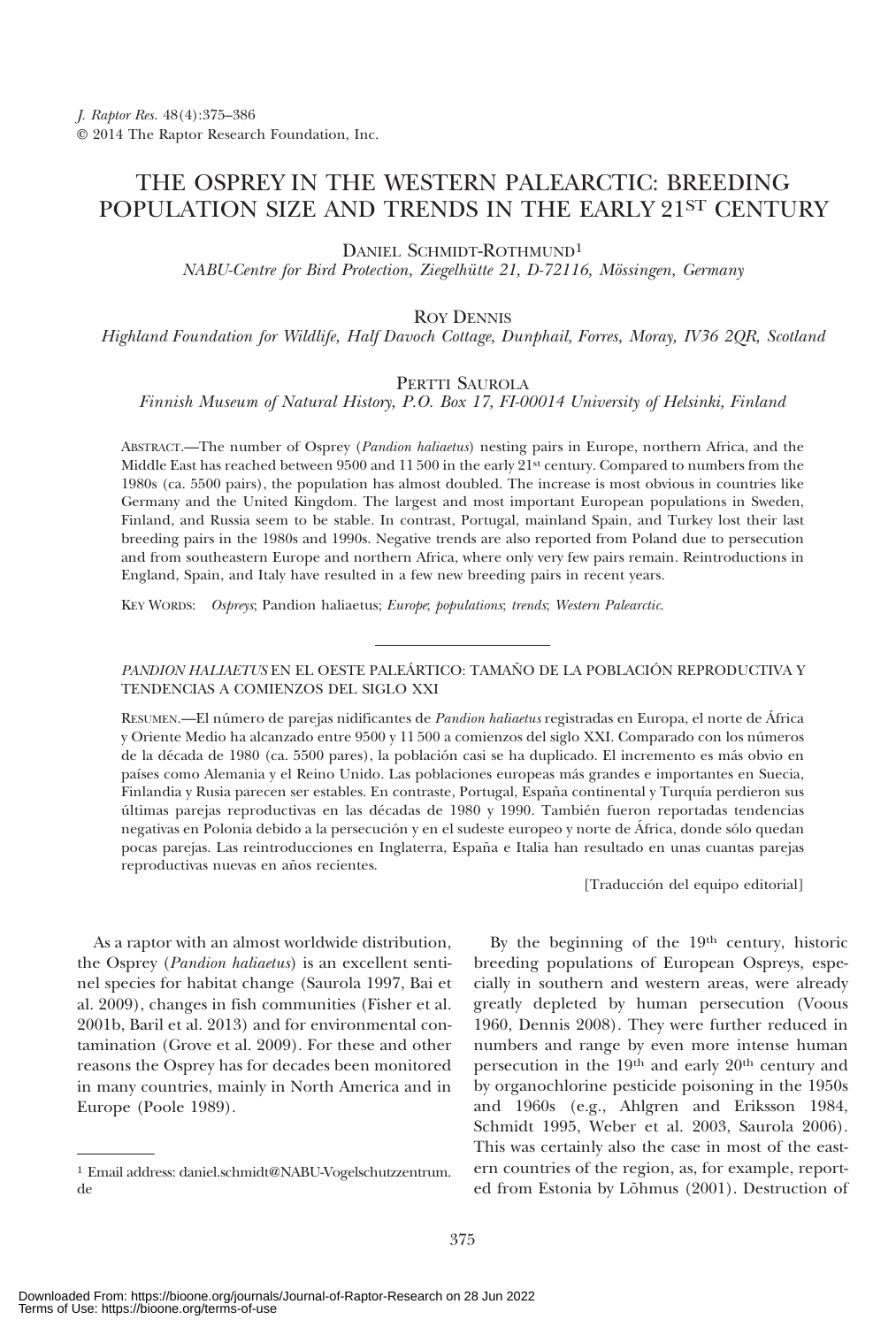breeding habitat and disturbance by tourism played another role in the decline of some populations in later years (Saurola 1997). From the early 1970s, the species recovered through conservation measures, the ban on the use of DDT, and new regulations to stop hunting in several European countries (Saurola 1985, 1994). A significant increase in some populations followed in the late 1980s and more so in the 1990s and 2000s. However, many of these populations, for example, in the British Isles, Germany, France, and Spain, have not yet reached their former breeding numbers or range, and some countries, such as Switzerland (Krummenacher et al. 2009) and Portugal (Palma 2001), have not yet been recolonized. In the Mediterranean Sea, some of the small and scattered remaining island and coastal populations are still threatened by local extirpation (Thibault et al. 2001, Triay 2002, Triay and Siverio 2008, Monti et al. 2013). In this report, we present updated information on the breeding numbers of Ospreys to reflect recent population changes and new census work on Ospreys in many European countries, and to review the total numbers as a tool for ongoing and future monitoring schemes as well as conservation measures.

### **METHODS**

We assembled the data presented here through literature research as well as personal and written inquiries to the coordinators of national breeding bird surveys or to species experts. We based this compilation on earlier reviews by Saurola (1997), Schmidt (1998), Mebs and Schmidt (2006), and Dennis (2008). Sources of data are marked ''pers. comm.'' when they were obtained through inquiries to experts who do not necessarily publish annual reports. We collected data of total numbers of nesting Ospreys and their trends for each nation within the Western Palearctic (Snow and Perrins 1998). In some cases, more detailed population parameters were available and are also presented here. The main period considered is 2000–2013, but we also report data from earlier years if no recent information could be found. For countries not mentioned in our review, we did not receive any data on breeding Ospreys, either because these countries are situated out of the current breeding range or because we did not know any experts in that region.

The methods used to calculate the figures for total numbers of what is presented as ''nesting pairs'' or ''breeding pairs'' varied among countries. However, in most countries or study areas, where precise counts and observations in the field are made, the same categories are used to report production parameters following Postupalsky (1977): ''occupied territory'' includes all territories with a single bird or pair regularly present, regardless of whether eggs were laid; "*active nest*" includes all nests where eggs were laid; ''successful nest'' includes all nests that fledged one or more young. In several countries, a high proportion of nests or even every known nest, was visited annually at least once per breeding season, e.g., in the British Isles, Finland, France, Germany, and Spain. In some countries, a known proportion of Ospreys were identified year after year by their individually coded colored rings. At these sites, second and third visits to most nests were often undertaken during the season to count or ring the young in the nest. Most of this work was done from the ground by volunteer nest caretakers, tree climbers, and ringers, in some countries coordinated by ringing centers, state officials, or scientists. In Germany, for example, all occupied nests on power line pylons were counted from helicopters early in the breeding season. This was done by power companies, who reported their results to volunteer nest wardens. In countries with very large Osprey populations, i.e., Russia and Sweden, annual counts were only made in a few study areas and total numbers were estimated. In some countries, nationwide counts were made only every ten or more years.

Several countries in eastern and southeastern Europe, in northern Africa, and the Middle East have big gaps in their Osprey data due to a lack of staff and funding. As a consequence, the accuracy of numbers as well as of trends varies greatly between countries. In some countries, trends are based on precise annual counts, whereas in others, rough estimates are compared over longer time intervals. Other parameters of population biology, such as reproductive rates, are not calculated using a standardized methodology in all countries, which makes comparisons difficult.

### **RESULTS**

We estimated the current breeding population of Ospreys in the Western Palearctic at 9500–11 500 pairs (Table 1), by summarizing census data from the 1980s, 1990s, and the early years of the 21st century. Nations are grouped hereafter in subregions, not strictly following geographic or faunistic definitions.

British Isles. In Scotland, the number of breeding Ospreys has grown almost exponentially from just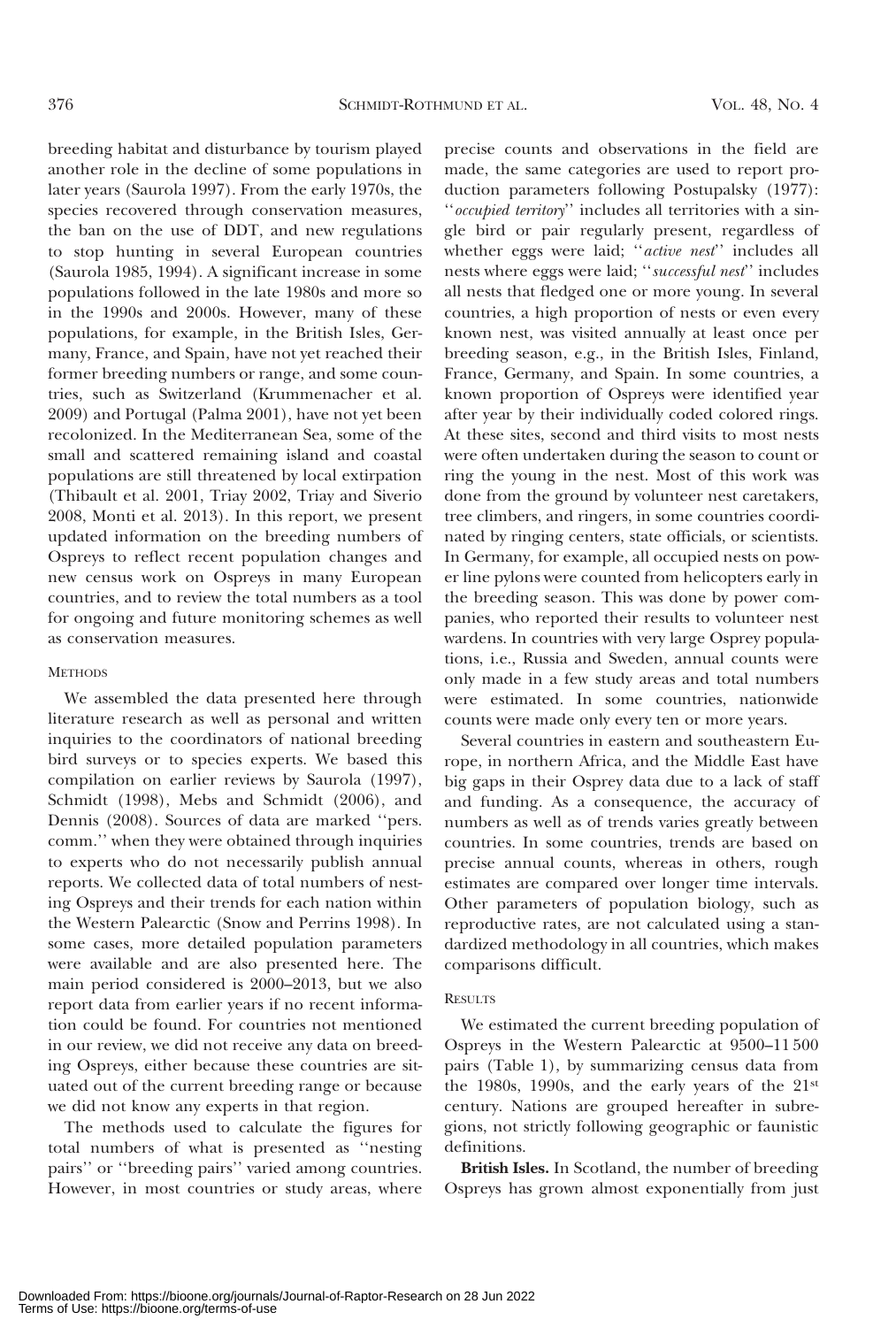| <b>NATION</b>             | NO. OF PAIRS   | YEARS     | TREND                        | <b>REFERENCE</b>                       |
|---------------------------|----------------|-----------|------------------------------|----------------------------------------|
| Algeria                   | $9 - 15$       | 1989–1993 | 土                            | Isenmann and Moali 2000                |
| Armenia                   | $1 - 4$        | 1999-2002 | $\overline{\phantom{0}}$     | BirdLife International 2004            |
| Azerbaijan                | $0 - 5$        | 1996-2000 | $\pm$                        | BirdLife International 2004            |
| <b>Belarus</b>            | $150 - 180$    | 1998-2002 | $\pm$                        | Dombrovski and Ivanovski 2005          |
| Bulgaria                  | $3 - 6$        | 2007      | $\equiv$                     | Iankov <sub>2007</sub>                 |
| Cape Verde Islands        | $72 - 81$      | 2001      | $\overline{\phantom{0}}$     | Palma et al. 2004                      |
| Denmark                   | $\overline{3}$ | 2012      | $\pm$                        | J. Tofft pers. comm., Bomholt and      |
|                           |                |           |                              | Novrup 2004                            |
| Egypt                     | $150 - 180$    | 1984–1989 | $\overline{\phantom{0}}$     | Fisher et al. 2001a                    |
| Estonia                   | $50 - 60$      | 2006      | $^{+}$                       | Männik 2006                            |
| Finland                   | ca. 1300       | 2010      | $\pm$                        | Saurola 2011                           |
| France                    |                |           |                              |                                        |
| <b>Continental France</b> | 38             | 2011      | $^{+}$                       | G. Tardivo and R. Wahl pers. comm.     |
| Corsica                   | 38             | 2011      | $+$                          | J.-M. Dominici pers. comm.             |
| Germany                   | 550            | 2007-2009 | $\! + \!\!\!\!$              | Schmidt 2010                           |
| Italy                     | 1              | 2011      | $+$                          | A. Sforzi pers. comm.                  |
| Latvia                    | 180-200        | 2007-2009 | $^{+}$                       | A. Kalvāns pers. comm.                 |
| Lithuania                 | $20 - 30$      | 1998-2008 | $\pm$                        | B. Sablevicius pers. comm.             |
| Moldova                   | $0 - 2$        | 1990-2000 | ç.                           | BirdLife International 2004            |
| Morocco                   | 22             | 2013      | $\pm$ (-)                    | I. Cherkaoui pers. comm.               |
| Norway                    | 500            | 2012      | $\! + \!\!\!\!$              | T. Nygård pers. comm.                  |
| Poland                    | 24–29          | 2009      | $\qquad \qquad -$            | Neubauer 2011                          |
| Portugal                  | 1              | 2001      |                              | L. Palma pers. comm.                   |
| Russia                    | 2000-4000      | 2004      | $\pm$ (-)                    | Mischenko 2004                         |
| Spain:                    |                |           |                              |                                        |
| Andalusia                 | 13             | 2013      | $\! + \!\!\!\!$              | E. Casado pers. comm.                  |
| Balearic Islands          | 20             | 2013      | $^{+}$                       | R. Triay pers. comm.                   |
| Canary Islands            | 7              | 2013      | $\overbrace{\qquad \qquad }$ | D. Trujillo and M. Siverio pers. comm. |
| Chafarinas Islands        | 1              | 2008      | $\pm$                        | Triay and Siverio 2008                 |
| Sweden                    | 4100           | 2010      | $\pm$                        | Ottosson et al. 2012                   |
| Turkey                    | $\theta$       | 2009      | $\overline{\phantom{0}}$     | M. Kasparek pers. comm.                |
| Ukraine                   | $1 - 2$        | 2013      | $\overline{\phantom{a}}$     | V. Grishchenko pers. comm.             |
| U.K.                      |                |           |                              |                                        |
| Scotland                  | min. 230       | 2010      | $^{+}$                       | R. Dennis pers. comm.                  |
| England                   | 7              | 2012      | $^{+}$                       | T. Mackrill pers. comm.                |
| Wales                     | 3              | 2012      | $^{+}$                       | T. Mackrill pers. comm.                |
| Total:                    | 9494-11628     | 1984-2013 |                              |                                        |

Table 1. Numbers of Osprey Pandion h. haliaetus pairs in the Western Palearctic (Europe, North Africa and parts of the Middle East) and their population trends: + increasing; - decreasing;  $\pm$  stable; (+, -,  $\pm$ ) local trends; ? trend unknown. Nations with known breeding populations listed in alphabetical order. For Russia, only the European part is considered.

one pair in the 1950s to at least 145 in 2000 (Dennis and McPhie 2003) and a minimum of 230 pairs in 2010. Protective measures such as nest-guarding in the early years and the construction of artificial nests were important factors influencing the growth of this population. The immigration of some breeding birds from Scandinavia is known from ring recoveries, but the majority of breeders were recruited from Scottish young. This, and much more concerning the population biology, is well known through a long-term and intensive ringing program using individually coded colored rings on a high proportion of the population. Although reproduction was low in many years, and illegal egg-collecting in up to one third of the clutches in some years threatened the population, the range expanded southward to the English borders over the last 20 yr. Natural recolonization of England occurred in 1999, when a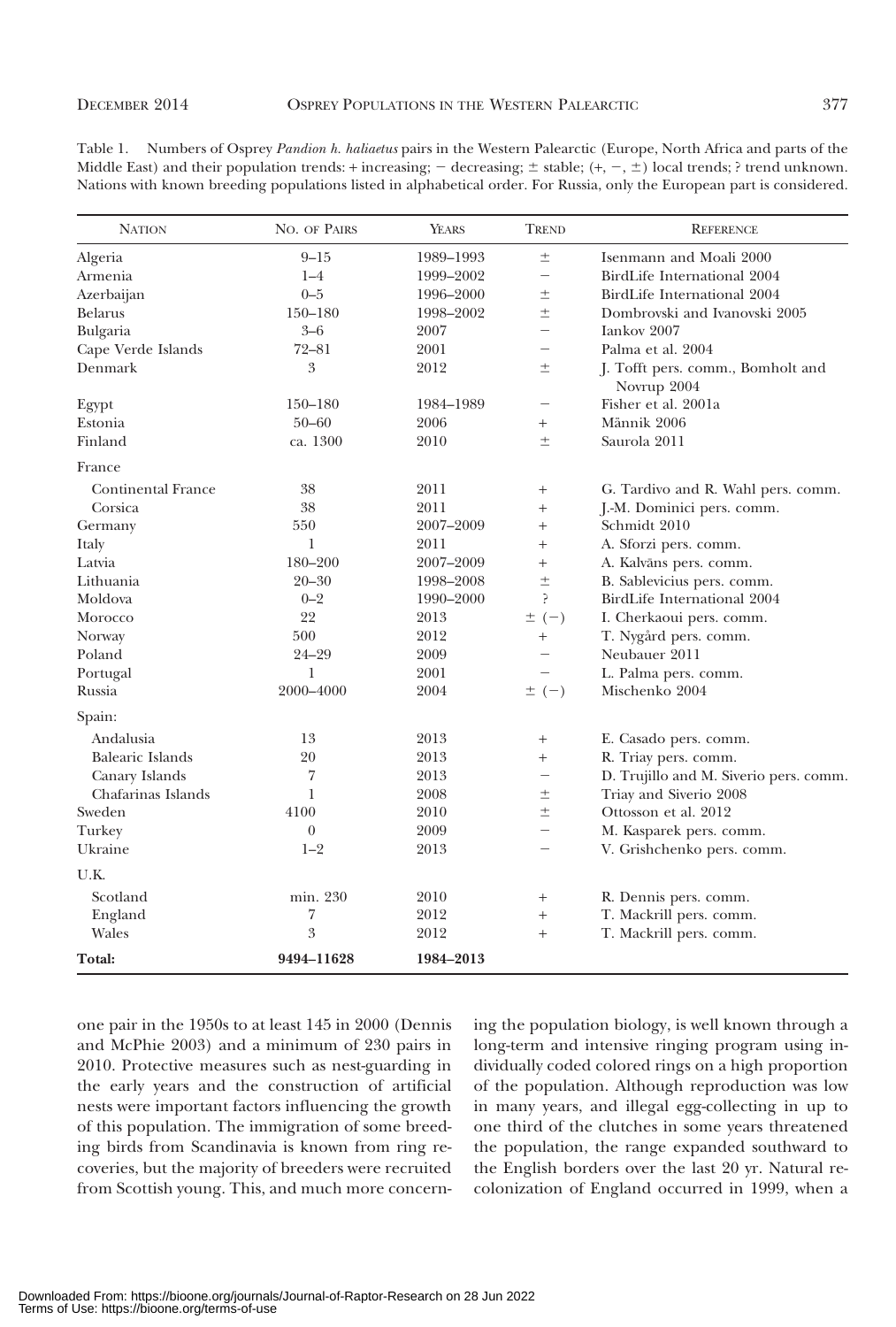

Figure 1. Numbers of Osprey nesting pairs in the U.K., 1954–2011. Data from 2009 and 2010 are missing, because of incomplete data collection.

pair bred in the Lake District. A reintroduction project started in 1996 at Rutland Water in central England, using nestlings from Scotland, resulted in successful breeding starting in 2001 (Mackrill et al. 2013). The breeding population in England had grown to at least seven pairs by 2012. In Wales, breeding was first recorded in 2004 and three breeding pairs were known in 2012 (T. Mackrill pers. comm.). Overall, the breeding population of Ospreys in the British Isles has reached almost 250 pairs (Fig. 1).

Nordic Countries. The very small number of breeding pairs in Denmark is noteworthy, because it seems that a country with such a big proportion of suitable habitat should have a much larger breeding population. However, only one pair was known for the period 1994–2003 (Bomholt and Novrup 2004). It had its nest on top of a Scots pine (Pinus sylvestris) in northern Jutland, with its location kept secret. Reproduction was poor: only seven young fledged altogether from 1994–2003. In 2011, three pairs were recorded (J. Tofft pers. comm.).

Because of the wealth of freshwater lakes and coastal waters, as well as suitable nesting habitat, Scandinavia and Finland are today's strongholds of the Osprey in Europe. In Norway, the population size was thought to be stable over several years and estimated at 150–200 pairs in 2000 (Steen and Hansen 2001, Bakken et al. 2003), but had increased to 500 pairs by 2012 (T. Nygård pers. comm.).

Sweden holds the largest breeding population in Europe, with almost 3600 pairs counted in 2001

(Ryttman 2004). The large size of the population makes it impossible to count the numbers every year and calculate trends. Repeated counts in six areas in southern and central Sweden between 1971 and 1998 revealed only a slight increase in numbers during that period (Odsjo¨ and Sondell 2001). Today the population is estimated at 4100 pairs and seems to be generally stable (Ottosson et al. 2012), with a slight but significant increase in Scania, the southernmost part of the country (R. Strandberg pers. comm.).

Finland holds the best monitored large breeding population of Ospreys in Europe with about 1300 pairs (Saurola 2011). Numbers grew during the period 1982–1994, with an annual increase of 3%, and the population was stable through most of the first decade of this century. However, the population has slightly increased again over the past 3 yr (Saurola 2008, Fig. 2). In many regions of Fennoscandia, Ospreys are dependent on artificial nesting platforms (as in most other parts of Europe) because old and suitable nesting trees are rare in the landscape due to intensive forestry. During the 2000s, almost half (47–49%) of the Finnish Ospreys bred on artificial nests constructed by volunteers; in some local areas, the Ospreys nested only on platforms (Saurola 2006, 2011).

Baltic States and Central Europe. Within this region we found diverging trends. In Estonia, most of the 50–60 pairs breed in the eastern half of the country, where fish densities are highest (Lõhmus 2001). The population is slowly increasing and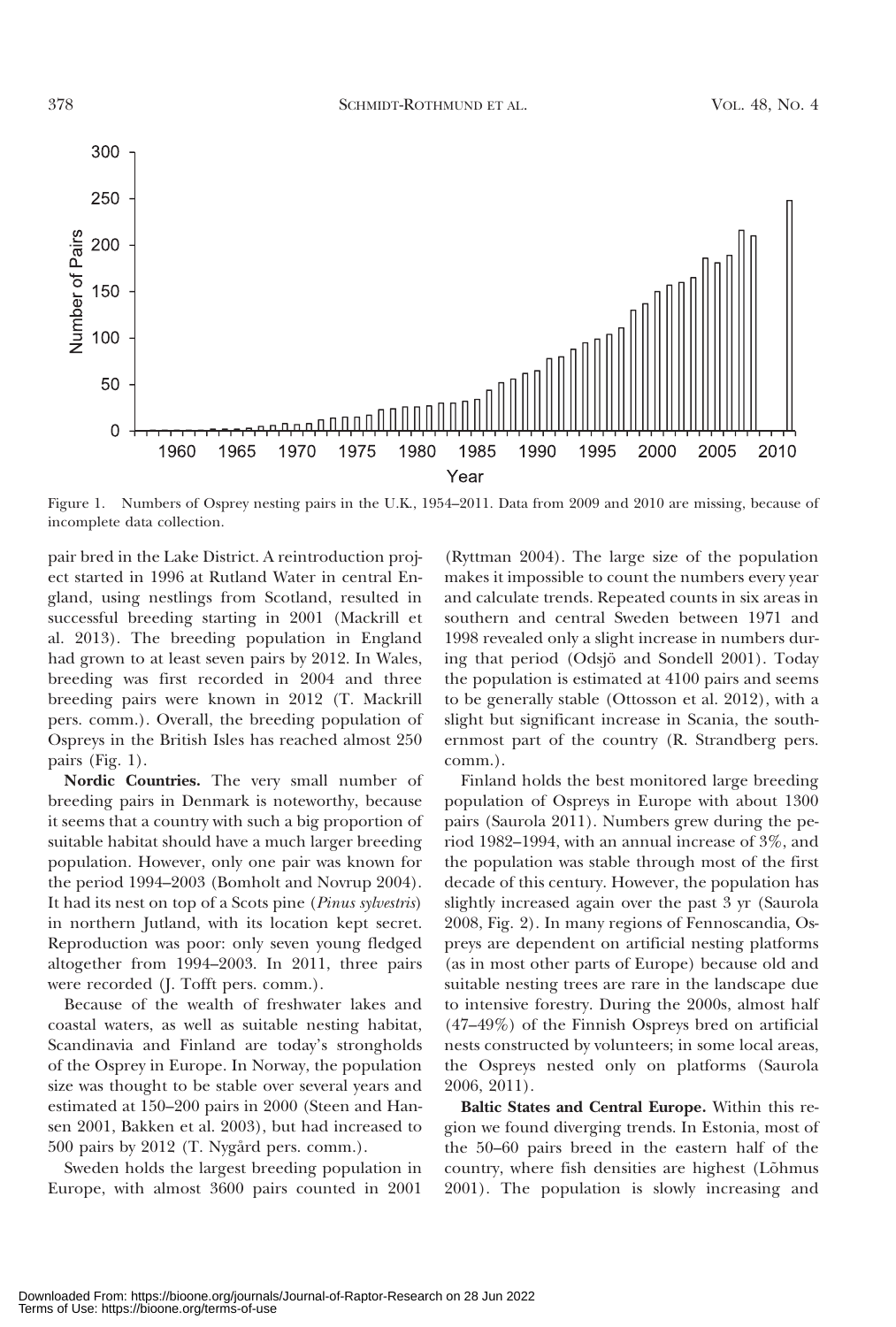### DECEMBER 2014 OSPREY POPULATIONS IN THE WESTERN PALEARCTIC 379



Figure 2. Numbers of Osprey nesting pairs in Finland 1972-2010. Occupied territory includes all territories with a single bird or pair regularly present, regardless of whether eggs were laid; active nest includes all nests where eggs were laid; successful nest includes all those that fledged at least one young, or contained at least one young of nearly fledging age.

recolonizing the central inland and western coastal areas (Männik 2006). However, the population is still far below the estimated historical number of about 1000 pairs in Estonia (Lõhmus 2001). In Latvia, the second atlas of breeding bird distribution for the early years of the 21st century is in preparation. It will show an increasing Osprey population in that country, reaching an almost evenly distributed 200 pairs in 2007–2009 (A. Kalvāns pers. comm.). In Lithuania, no studies are currently underway on Ospreys, but the population of about 20–30 pairs, found mainly in the east of the country in a census in the 1980s and '90s, seems to be stable (Sablevicius 2001, B. Sablevicius pers. comm.).

In contrast, the situation in Poland is not positive, mainly due to persecution (Mizera 2009). In 2007, only 37 occupied territories (with 22 nesting pairs) were found, a dramatic decline from the almost 75 pairs estimated in the early 2000s (Tomialojc and Stawarczyk 2003, Sikora et al. 2007).

In neighboring Germany, the population has more than tripled over the last 20 yr and had reached at least 550 nesting pairs by 2009 (Schmidt 2010, Fig. 3). A summary of the latest available results from the federal states in 2007–2009 showed that, of these, 90% were breeding pairs that produced almost 950 young per year. Along with this growth in total numbers, there was also a slight in-

crease in reproductive rates (Bai et al. 2009). In the largest German population, in the federal state (land) of Brandenburg, with 314 territorial pairs in 2008 (on average 1.06 pairs/100 km2, 286 breeding pairs, 241 successful pairs, 548 known young), the number of young per successful pair was 2.27 and the number of young per pair with eggs was 1.96 (Ryslavy 2011). The growth in numbers also resulted in a range expansion starting in the early 1990s, which led to the recolonization of northwestern Germany (Lower Saxony) and southern Germany (northeastern Bavaria, Müller et al. 2008). In 2012, there were six breeding pairs in Bavaria with a total of 14 young (D. Schmidt-Rothmund unpubl. data). This population increase was facilitated in all federal states by the building of artificial nest platforms on electricity pylons and in trees. In addition, more than 10 000 nestling Ospreys have been ringed with individually coded colored rings in Germany since 1995 (Schmidt 2009, Bai and Schmidt 2011). Data on reproduction obtained when nestlings were ringed and several hundred resightings of ringed adult birds, with many of them followed over consecutive years, are in a database managed by the Hiddensee Bird Ringing Center. Analysis of this database will give a detailed insight into most parameters of the population dynamics of Ospreys in central Europe.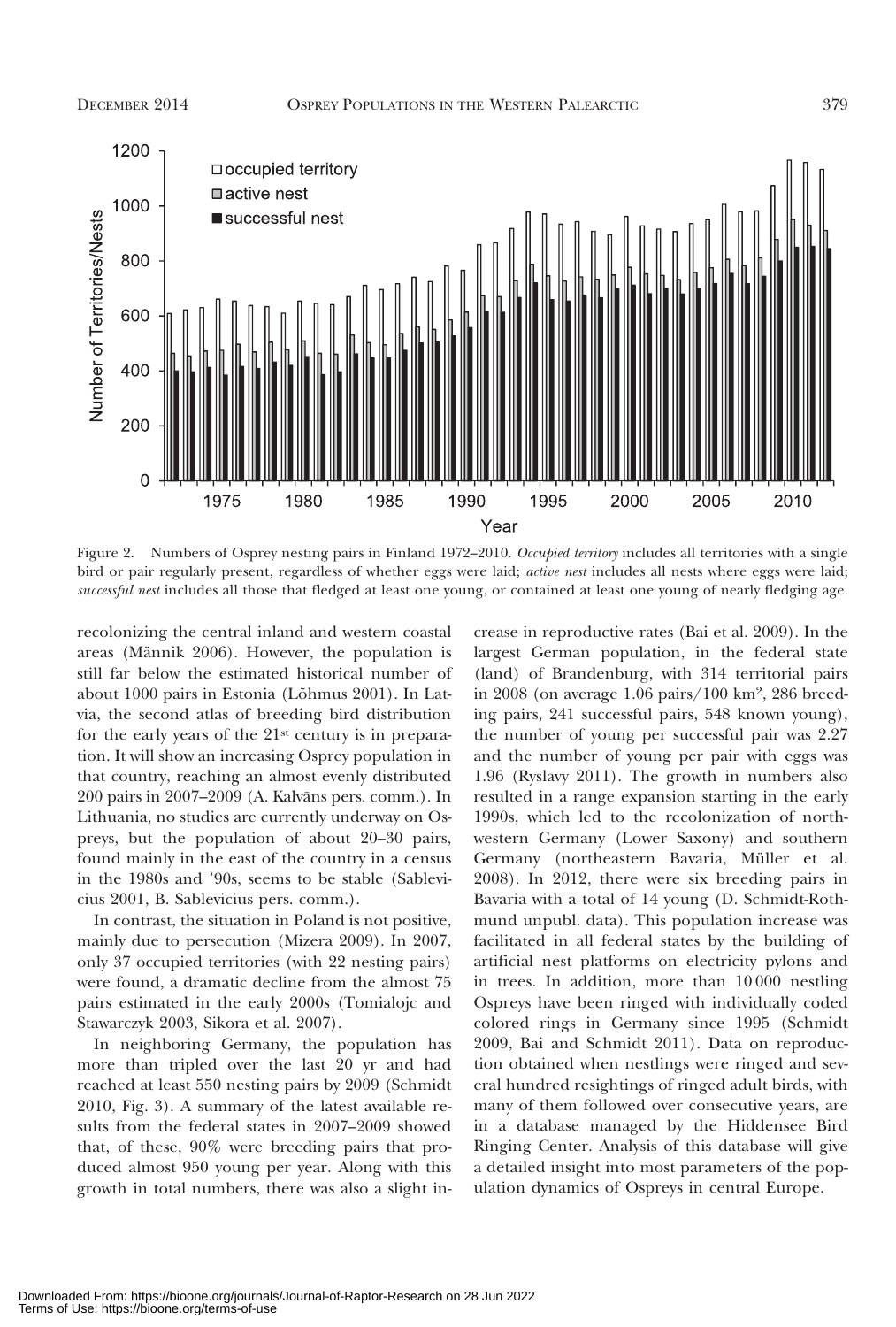

Figure 3. Numbers of Osprey nesting pairs in Germany 1960–2010. Data from 1960 to 1985 are reconstructed estimates from literature analyses (data for 1965 not available); data from 1990 and later are based on annual counts.

The probable breeding of Ospreys presented (presumably by mistake) in the European Breeding Bird Atlas (Hagemeijer and Blair 1997) and in Huntley et al. (2007) for the Czech Republic (11 grid-squares, each 50 km  $\times$  50 km) could not be confirmed (Cepák et al. 2008, Štastný et al. 2006). In 2008–2010, however, a few Ospreys were observed at nesting platforms on pylons and on a tree, mainly in May. The birds built nests and copulated, but no active nests were documented (K. Stastný pers. comm., Šimeček 2013). In Hungary, two unsuccessful nesting attempts were observed between 1990 and 2010, one in a tree in the puszta (steppe) in atypical habitat, and the other on an electric pylon close to fishponds (Kotymán et al. 2011).

In Austria and Switzerland, the Osprey was extirpated as a breeding species about 100 yr ago, but projects to help the birds return or to establish a new breeding population by hacking are in preparation (see Strahm and Landenbergue 2013 for Switzerland). In the Netherlands, a pair of nonbreeding Ospreys built a nest in 2002 and illustrated the potential of this region for colonization. However, the birds did not return in the following years (Bijlsma and de Roder 2002).

Eastern Europe. In Belarus, the Osprey breeds mainly in the north, with up to five pairs/100  $\text{km}^2$ ,

and the population seems stable at 150–180 pairs (Ivanovski 2000, Dombrovski and Ivanovski 2005). In Ukraine, only 1–2 pairs have been documented (V. Grishchenko pers. comm.). No recent and accurate estimate of the large Osprey population in the European part of Russia is available; population estimates vary from 2000 to 4000 pairs (Mischenko 2004).

Southern and Southwestern Europe. In southern and southwestern Europe, Ospreys are very rare or absent in several countries. Italy has had a single breeding pair since 2011, due to a translocation project with young from Corsica (A. Sforzi pers. comm.). In Portugal, the last pair with a clutch was seen in 1997 and the last nest occupied by a pair until 2001 and until 2003 by a single Osprey (Palma 2001, L. Palma pers. comm.). After almost three decades with no nesting Ospreys, continental Spain had two new breeding pairs in Andalusia in 2009 due to a reintroduction project (see below) and this new population increased to 13 pairs by 2013. In the Mediterranean, only a few other small and scattered populations remain in the western half on islands and along the coast of northern Africa. In Morocco, the last few pairs are threatened by dynamite and poison fishing (Monti et al. 2013). Corsica has 38 pairs (J.-M. Dominici pers. comm.)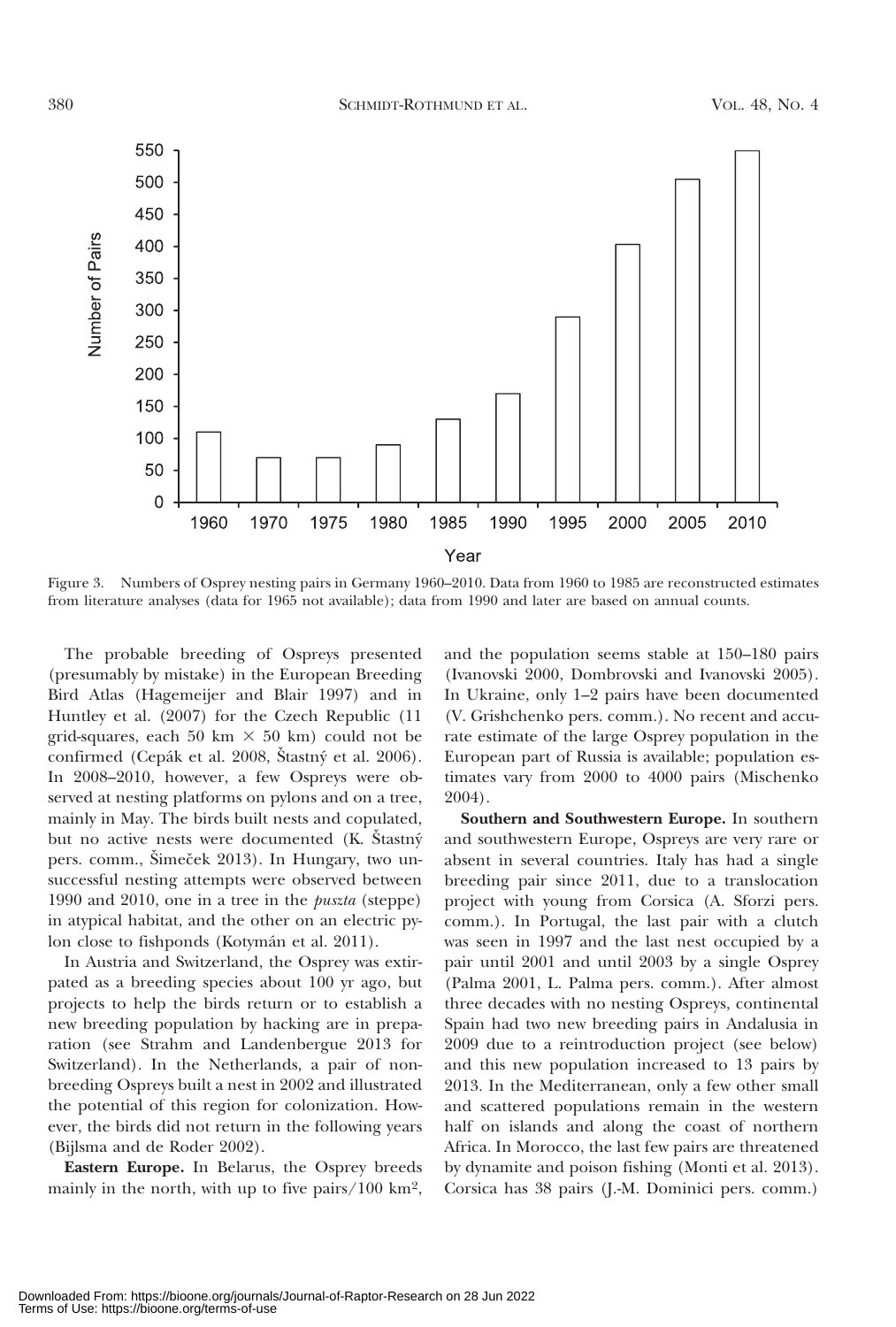and the Balearic Islands have 20 pairs (R. Triay pers. comm., Malmierca and Muntaner 2010). These two mainly cliff-nesting island populations are well monitored and protected, but still vulnerable (Thibault et al. 2001, Triay 2002, Martí and del Moral 2003, Triay and Siverio 2008). In the Atlantic Ocean two populations are present: ca. 80 pairs in the Cape Verde Islands (Palma et al. 2004) and seven pairs in the Canary Islands, where the numbers recently decreased (Siverio 2006, Triay and Siverio 2008, Rodríguez et al. 2013, D. Trujillo and M. Siverio pers. comm.).

After decades of absence as a breeding species in mainland France, a nesting pair established spontaneously near Orléans in the mid-1980s, and since then the population has increased to its present level of 38 pairs (G. Tardivo and R. Wahl pers. comm., cf. Thiollay and Bretagnolle 2004). The recovery in central France was undoubtedly helped by the construction of artificial nests in trees and nestsite protection. The ringing of nestlings and adult birds, along with the annual monitoring of individually color-ringed breeders, revealed a high proportion of recruitment from within the growing population and some long-distance immigration from eastern Germany (Schmidt and Wahl 2001, Wahl and Barbraud 2005, 2014). In addition, a single pair of Osprey bred successfully at an artificial nest in the northeast of France (Moselle) in 2009 (Hirtz 2008).

Southeastern Europe. In most of southeastern Europe (Slovenia, Bosnia, Slovakia, Serbia, Albania, Croatia, Kosovo and Montenegro, and Greece) the Osprey is either extirpated or no data are available. In Bulgaria, three to six pairs are estimated for the entire country, in the Trakia Plain and in eastern Bulgaria. Between 1990 and 2005, single pairs bred during some years or in certain periods only, but in general the population has decreased (Iankov 2007). The situation is probably similar in Moldova, where only two pairs were reported in the 1990s. The former breeding population of Turkey (ca. 10–20 pairs until the 1980s; Kasparek 1989) is probably extirpated. Observations of adult Ospreys during the breeding season were made in various places in 2009, but no nests were found (M. Kasparek pers. comm.).

Northern Africa and the Middle East. For most countries in northern Africa and in the Middle East, current data are difficult to obtain and trends cannot be estimated easily. Only one breeding pair was known in 2008 in the Chafarinas Islands, which lie off the north coast of Morocco, but which are Spanish territory (Triay and Siverio 2008). For Morocco,

ca. 20 pairs were reported for the early 2000s, mainly breeding along the Mediterranean coast (Thévenot et al. 2003), but this may be an overestimate (I. Cherkaoui pers. comm., N. Houssine pers. comm., Monti et al. 2013). The estimates for Algeria are 9–15 pairs, breeding mainly along the eastern rocky coasts (Isenmann and Moali 2000).

No recent data are available for Egypt, but 150– 180 pairs were estimated in the 1980s or early 1990s. For the mainland breeding population of Egypt and other countries of the Middle East, severe losses were expected (Fisher et al. 2001a), due to the development of the coastline for industrial use and tourism. The last review and census of the Osprey population in the Middle East from the mid-1990s resulted in an estimated minimum of 1400 pairs, with the majority (70%) breeding in the Red Sea area, mainly on islands along the Saudi Arabian coast (Fisher et al. 2001a), which is partly outside the boundaries of the Western Palearctic, as defined by Snow and Perrins (1998).

Very small numbers of breeding pairs are reported from Armenia (1–4 pairs in 1999–2002) and Azerbaijan (0–5 pairs in 1996–2000; BirdLife International 2004). Evidence for breeding on Cyprus (Meyburg and Meyburg 1987) could not be found (J.-C. Thibault pers. comm., Flint and Stewart 1983). There are no breeding Ospreys in Israel and no proof that they have ever bred there (O. Hatzofe pers. comm.). In 1967–81 there may have been ca. 45 pairs in the Sinai (Meyburg and Meyburg 1987), but these were part of the larger Egyptian population of Red Sea Ospreys.

For all other countries in the Middle East outside the Western Palearctic, see Fisher et al. (2001a). The only more recent census of Ospreys known from this region was in Abu Dhabi Emirate in 2007. It revealed a stable population of 61 nesting pairs, making it an important population in the Arabian region (Khan et al. 2008).

Reintroductions. The first European Osprey reintroduction project using hacking techniques was undertaken in the British Isles, where young from Scotland were released into central England at Rutland Water in 1996–2001 (Dennis and Dixon 2001). This translocation resulted in first breeding there in 2001 and in Wales in 2004 (Mackrill et al. 2013). In 2012, there were seven pairs in England and three pairs in Wales (T. Mackrill pers. comm.). A second European reintroduction project, releasing young Ospreys from Germany, Finland, and Scotland, in southern mainland Spain (Andalusia) from 2003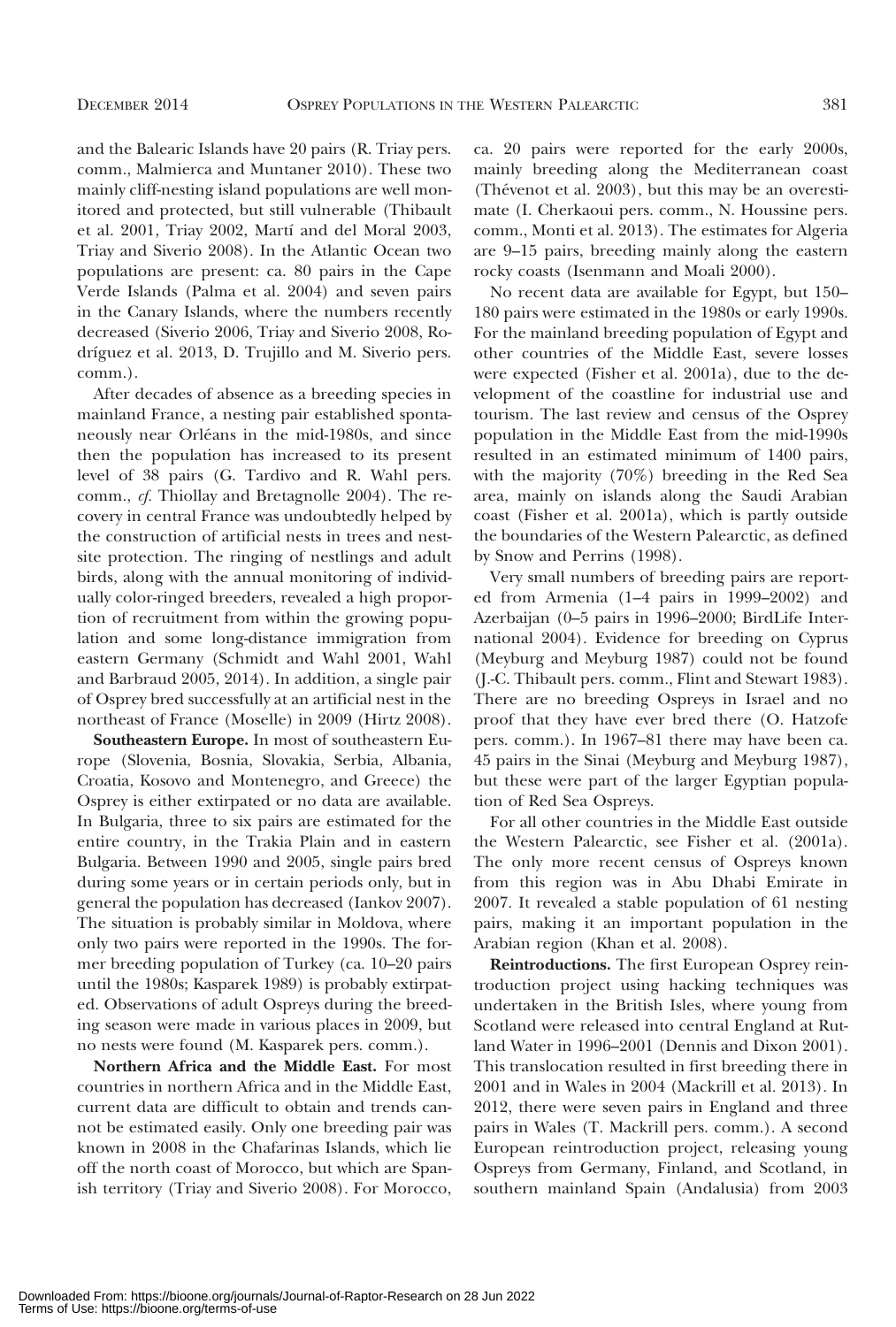until 2012, resulted in the first spontaneous breeding attempt by a non-released pair in 2005. They failed to hatch eggs, so young were fostered from Germany into this nest, which proved to be successful (Muriel et al. 2006). By 2013, there were 13 nesting pairs in this region (E. Casado pers. comm.).

The third reintroduction project was started in Italy in 2006 using donor young from Corsica. The first pair from that effort bred successfully in spring 2011, producing two young (Sforzi et al. 2008, Dominici and Nadal 2009, A. Sforzi pers. comm.). Two more reintroduction projects were started recently, one in Portugal in 2011, with young translocated from Finland and Sweden (L. Palma pers. comm.), and the other one in the Basque country (northeastern Spain) in 2012, with young coming from Scotland (A. Galarza pers. comm.).

### **DISCUSSION**

We found that the Osprey breeding population probably almost doubled in Europe and adjacent regions within the last 20 to 30 yr, compared to the estimate of 5175–5550 pairs in the 1980s in the review by Poole (1989). The growth of some populations is obvious, such as in Germany and in Scotland, where numbers have risen considerably in recent years. The recovery of the Osprey breeding population in Great Britain is an example of a very successful bird conservation effort (Dennis 2008).

In most countries, where precise data on the numbers of breeding pairs and on their reproduction are available, there is a positive trend. Generally, there is a high proportion of pairs breeding, and the numbers of young per breeding attempt, as well as per successful nest, are sufficient in most countries to maintain a stable population. Spitzer (1980) calculated that about 0.80 young per active nest was the breeding rate needed for a stable population. In France, for example, the growing population of Ospreys produced an average of  $1.89 \pm 1.09$  fledglings per nest per year (Wahl and Barbraud 2014), and the figures in several other European countries are similar. In some regions, where young are numerous and survival rates are high, recruits lead to growing and expanding populations and even to the recolonization of neighboring areas (Bai et al. 2009, Wahl and Barbraud 2014). Accordingly, the Osprey is placed in the 2009 IUCN Red List Category of Least Concern. In conclusion, the conservation measures for Ospreys in Europe have been generally successful. However, not all populations have increased. In Poland, for example, there is evidence

that heavy persecution at fishponds has adversely affected the numbers of breeding pairs (Mizera 2009). In the Mediterranean, despite the positive trends in Corsica and the Balearics, the fragmented and small population faces local extirpation, especially along the coast of northern Africa. A recently begun project will improve knowledge of numbers breeding in that region and help protect the remaining nesting sites (Monti 2012).

In some countries, mainly in the southeast of Europe, the level of knowledge about the population size is far from adequate. Another disadvantage regarding our estimates is that data from several nations differ in the way they were collected. Osprey populations such as those in the Balearic Islands, in Corsica, or in mainland France, are comparatively easy to assess, because numbers of pairs are small, and they are under expert, annual monitoring. On the other hand, the very large population figures for Sweden and Russia are based on extrapolations following surveys of limited areas, and major errors could therefore be entailed in the estimates. This is especially true for Russia, because huge areas there cannot be surveyed due to the lack of funding and staff. We are nonetheless confident that the evaluations of the general trends are correct.

A different approach to surveying breeding numbers and trends is conducted by the Monitoring of European Raptors and Owls (MEROS) program (Mammen and Stubbe 2009). Volunteers count the breeding populations of raptors and owls in hundreds of large study plots distributed over several European countries and trends are calculated using TRIM (Trends and Indices for Monitoring data). In Germany, for example, Osprey population status and changes are constantly monitored within this program. In 2004, there were 14 study plots in four different federal states including 191 pairs, with 158 of them being successful (82.7%). They produced 2.39 young per successful pair and 1.97 young per breeding pair (pair with eggs). Results from 1990 until 2004 also showed a clearly positive trend of  $+7.6\% \pm 1.6\%$  with  $P < 0.01$  and  $n = 1699$ breeding attempts (Mammen and Stubbe 2009). Data from the federal state (land) of Brandenburg, where all nests are monitored annually, are similar, with 2.27 young per successful pair (pair with large young) and 1.96 young per breeding pair, from a total of 314 pairs in 2008 (Ryslavy 2011).

To assess the conservation status of a migratory bird such as the Osprey, one must look not only at the conditions in the breeding range, but also at the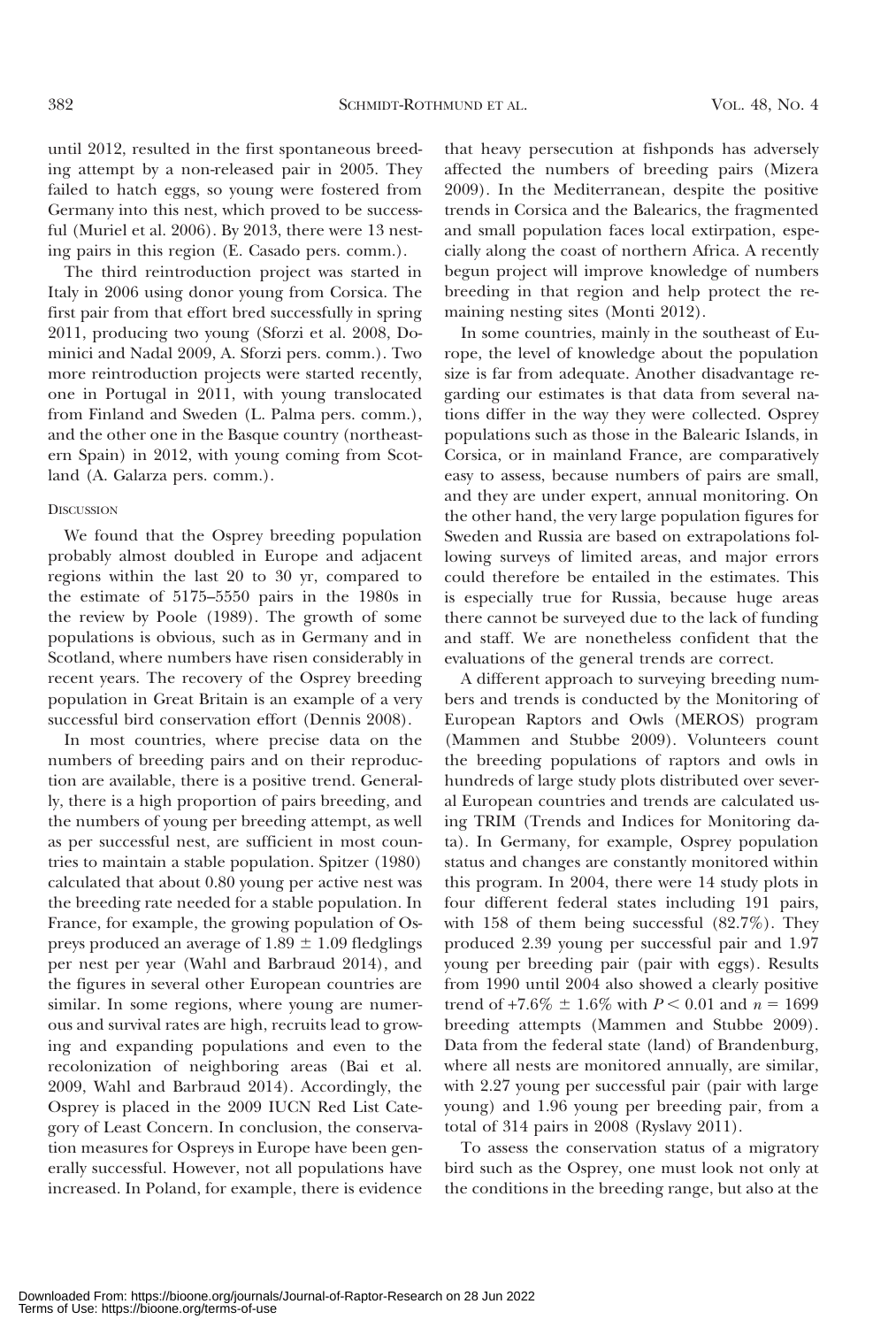migration routes and the places where these birds live when it is winter at northern latitudes. Most of the European Ospreys spend our winter months in western Africa south of the Sahara, along rivers and lake shores of the Sahel and, most of all, in coastal habitats of the Atlantic, such as estuaries and mangroves (Saurola 1994, Zwarts et al. 2009, Bai and Schmidt 2011). In this region, many dams have been created over the past 50 yr, turning natural rivers and wetlands into reservoirs. At first glance, it would seem that these new and larger water bodies would be beneficial for Ospreys, but competition for fish with the local fishermen could pose a serious threat for the birds. The degree of persecution on the wintering grounds and on migration could also influence the rate of population growth in Europe.

Ospreys will likely return to breed in the Czech Republic and in Austria in the future, as well as in southwestern Germany, in Switzerland, and over the long term, all along most lakes and rivers north of the Alps. In Switzerland, a study to assess the potential for recolonization of this portion of the historical breeding range (Krummenacher et al. 2009) indicated that fish supply is adequate, but there is a lack of suitable nest sites. There is also room for expansion in northeastern France, to fill the gaps between the two breeding populations of central France and Germany. The same will probably be the case in Denmark, Ireland, and in the U.K., where England and Wales seem suitable for larger breeding populations. Another area of potential expansion is southern Europe, including Spain, Portugal, and Italy. Dennis (2008) has estimated the potential for an additional population increase of 5000 to 6000 pairs if the original breeding ranges in central, western, and southern Europe were fully recolonized (not including the eastern European countries). Because of the philopatric behavior of Ospreys, natural recolonization of all these regions will likely be slow unless aided by release of hacked young birds.

We do not agree with Huntley et al. (2007), who predicted that the breeding range of the Osprey will be shifted northward in the late 21st century, with the British Isles, central France, Germany, Poland, the Baltic States, and most of southern Sweden and southern Finland no longer suitable for breeding Ospreys. We see no reason a species with a pan-European breeding distribution, and some populations in Mediterranean and subtropical areas cannot also live under warmer conditions throughout Europe in the future. To address this issue, we must continue to monitor breeding populations. Moni-

toring is a crucial element of conservation and management in a rapidly changing world. Reliable information on the status of populations, their long-term trends (including numbers, productivity, survival, and dispersal), and their annual fluctuations is necessary to formulate sound management programs. The Finnish Project Pandion is an example of such a large-scale, statistically powerful monitoring program (Saurola 2008). Since the start of the project in 1971, nearly all known potential nest sites (e.g.,  $n = 2090$  in 2010; Saurola 2011) of the Osprey have been checked annually by qualified, volunteer Osprey ringers ( $n = 117$  in 2010). Furthermore, the results have been published every year (e.g., Saurola 2011), which is important both for conservation authorities and for volunteers to maintain motivation.

The future of the Osprey in Europe lies in our hands. To quote Roger Tory Peterson: ''Of all the raptors, the Osprey is the one that can live most happily with modern man, if given a chance'' (Poole 1989, p. xiii).

### **ACKNOWLEDGMENTS**

We thank all the colleagues, authors, and institutions for the data provided for this article and the many hundreds of volunteers, ringers, and nest caretakers who helped by monitoring Ospreys at their nests and gathering the data. A special thanks to the Swiss Ornithological Institute in Sempach, Switzerland, for providing several references. We appreciate the review comments and additional input of R. Bierregaard, C. Dykstra, T. Nygård, A. Poole, R. Strandberg, and I. Warkentin.

### LITERATURE CITED

- AHLGREN, C.G. AND M.O.G. ERIKSSON. 1984. Belastningen av kvicksilver och klorerade kolväten hos fiskgjuse Pandion haliaetus i sydvästra Sverige [The exposure to mercury and organochlorines on Osprey Pandion haliaetus in South-west Sweden.] Vår Fågelvärld 43:299-305.
- BAI, M.-L. AND D. SCHMIDT. 2011. Differential migration by age and sex in central European Ospreys Pandion haliaetus. Journal of Ornithology 153:75–84.
- -, ---, E. GOTTSCHALK, AND M. MÜHLENBERG. 2009. Distribution pattern of an expanding Osprey (Pandion haliaetus) population in a changing environment. Journal of Ornithology 150:255-263.
- BAKKEN, V., O. RUNDE, AND E. TJøRVE. 2003. Norsk ringmerkingsatlas [Norwegian bird ringing atlas]. Vol. 1. Stavanger Museum, Stavanger, Norway.
- BARIL, L.M., D.W. SMITH, T. DRUMMER, AND T.M. KOEL. 2013. Implications of cutthroat trout declines for breeding Ospreys and Bald Eagles at Yellowstone Lake. Journal of Raptor Research 47:234–245.
- BIJLSMA, R.G. AND F.E. DE RODER. 2002. Nestbouw van Visarenden Pandion haliaetus in de Oostvaardersplassen in nazomer 2002: het begin van de kolonisatie van Ne-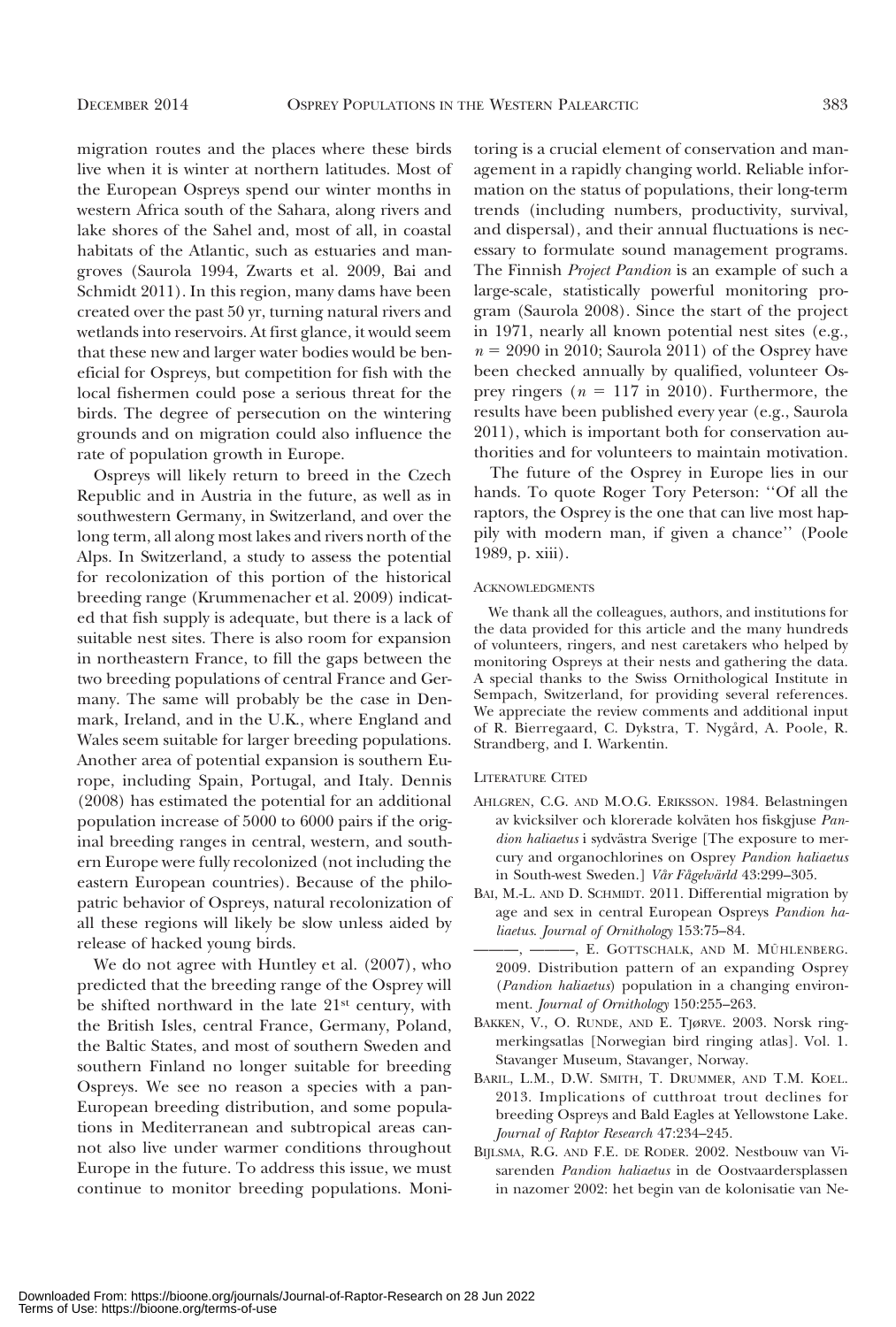derland? [Nest building Ospreys Pandion haliaetus in the Oostvaardersplassen, region of Nazomer 2002: is it the beginning of the colonization of the Netherlands?] De Takkeling 10:238–250.

- BIRDLIFE INTERNATIONAL. 2004. Species factsheet Pandion haliaetus. http://www.birdlife.org/datazone/speciesfactsheet. php?id53324#FurtherInfo (last accessed 12 February 2014).
- BOMHOLT, P. AND L. NOVRUP. 2004. Fiskeørn Pandion haliaetus [Osprey Pandion haliaetus]. Pages 62–63 in M. Grell, H. Heldberg, B. Rasmussen, M. Stabell, J. Tofft, and T. Vikstrøm [EDS.], Truede og sjaeldne ynglefugle i Danmark 1998–2003 [Rare and threatened breeding birds in Denmark, status 1998–2003]. Dansk Ornitologisk Forenings Tidsskrift 98:45–100.
- CEPÁK, J., P. KLVAŇA, L. ŠKOPEK, L. SCHRÖPFER, M. JELÍNEK, D. HOŘÁK, J. FORMÁNEK, AND J. ZÁRYBNICKÝ. [EDS.]. 2008. Atlas migrace ptáku Ceské a Slovenské Republiky [Czech and Slovak bird migration atlas]. Aventinum, Praha, Czech Republic.
- DENNIS, R. 2008. A Life of Ospreys. Whittles Publishing, Caithness, Scotland.
- AND H. DIXON. 2001. The experimental reintroduction of Ospreys Pandion haliaetus from Scotland to England. Vogelwelt 122:147–154.
- ——— AND F.A. MCPHIE. 2003. Growth of the Scottish Osprey (Pandion haliaetus) population. Pages 163–171 in D.B.A. Thompson, S.M. Redpath, A.H. Fielding, M. Marquiss, and C.A. Galbraith [EDS.], Birds of prey in a changing environment. Scottish Natural Heritage, Edinburgh, Scotland.
- DOMBROVSKI, V. AND V. IVANOVSKI. 2005. New data on numbers and distribution of birds of prey breeding in Belarus. Acta Zoologica Lituanica 15:218–227.
- DOMINICI, J.-M. AND R. NADAL. 2009. Des Balbuzards corses en Toscane [Corsican Ospreys in Tuscany].  $Rapaces de France - L'oiseau magazine - hors-série no.$ 11:31.
- FISHER, P.R., S.F. NEWTON, H.M.A. TATWANY, AND C.R. GOLDSPINK. 2001a. The status and breeding biology of the Osprey Pandion haliaetus in the Middle East. Vogelwelt 122:191–204.

———, ———, ———, AND ———. 2001b. Variation in the diet of Ospreys Pandion haliaetus, Farasan Islands, southern Red Sea – preliminary observations. Vogelwelt 122:205–218.

- FLINT, P.R. AND P.F. STEWART. 1983. Birds of Cyprus. British Ornithologists Union, Checklist Number 6, London, U.K.
- GROVE, R.A., C.J. HENNY, AND J.L. KAISER. 2009. Osprey: worldwide sentinel species for assessing and monitoring environmental contamination in rivers, lakes, reservoirs, and estuaries. Journal of Toxicology and Environmental Health, Part B. Critical Reviews 12:25–44.
- HAGEMEIJER, W.J.M. AND M.J. BLAIR. 1997. The EBCC atlas of European breeding birds: their distribution and abundance. T. and A.D. Poyser, London, U.K.
- HIRTZ, M. 2008. Nidification réussie du Balbuzard pêcheur Pandion haliaetus en Moselle en 2009 [Successful nesting of the Osprey Pandion haliaetus in the region of Moselle in 2009]. Ciconia 32:81–88.
- HUNTLEY, B., R.E. GREEN, Y.C. COLLINGHAM, AND S.G. WILLIS. 2007. A climatic atlas of European breeding birds. Durham University, The Royal Society for the Protection of Birds, and Lynx Edicions, Barcelona, Spain.
- IANKOV, P. [ED.]. 2007. Atlas of breeding birds in Bulgaria. Bulgarian Society for the Protection of Birds, Conservation Series Book 10, Sofia, Bulgaria.
- ISENMANN, P. AND A. MOALI. 2000. Oiseaux d'Algérie [Birds] of Algeria]. Société d'Etudes Ornithologiques de France, Paris, France.
- IVANOVSKI, V.V. 2000. Osprey in northern Belarus. Berkut 9:23–27.
- KASPAREK, M. 1989. Brut und Zug des Fischadlers Pandion haliaetus in der Türkei [Breeding and migrating Ospreys Pandion haliaetus in Turkey]. Limicola 3:251–255.
- KHAN, S.B., S. JAVED, AND J.N. SHAH. 2008. Ospreys in the Abu Dhabi Emirate; current breeding status and role of platforms as an aid to nesting. Falco 32:14–16.
- KOTYMÁN, L., P. BOD, AND G. BAKACSI. 2011. Migration and breeding attempts of Ospreys (Pandion haliaetus) on the southern great plain of Hungary. Aquila 118:27–48.
- KRUMMENACHER, B., M. WEGGLER, D. SCHMIDT, K. BOLLMANN, D. KÖCHLI, AND K. ROBIN. 2009. Wie gross sind die Chancen für eine Wiederansiedlung des Fischadlers Pandion haliaetus in der Schweiz? [Perspectives for a re-colonization of Switzerland by the Osprey Pandion haliaetus]. Der Ornithologische Beobachter 106:165–180.
- LÕHMUS, A. 2001. Ospreys Pandion haliaetus in Estonia: a historical perspective. Vogelwelt 122:167–172.
- MACKRILL, T., T. APPLETON, AND H. MCINTYRE. 2013. The Rutland Water Ospreys. Bloomsbury Publishing, London, U.K.
- MALMIERCA, J.C. AND J. MUNTANER. 2010. L'Aguila peixatera a les illes Balears [The Osprey in the Balearic Islands]. Galeria Balear d'Espe`cies 7, Conselleria de Medi Ambient i Mobilitat, Govern de les Illes Balears, Spain.
- MAMMEN, U. AND M. STUBBE. 2009. Jahresbericht 2003 und 2004 zum Monitoring Greifvögel und Eulen Europas [Annual Report 2003 and 2004 of the monitoring of European raptors and owls]. Jahresbericht Monitoring Greifvögel Eulen Europas 16/17:1-118.
- MÄNNIK, R. 2006. The Osprey and its conservation in Estonia. Hirundo Supplementum 10.
- MARTI´, R. AND J.C. DEL MORAL [EDS.]. 2003. Atlas de las aves reproductoras de España [Atlas of breeding birds of Spain]. Dirección General de Conservación de la Naturaleza, Sociedad Española de Ornitología, Madrid, Spain.
- MEBS, T. AND D. SCHMIDT. 2006. Die Greifvögel Europas, Nordafrikas und Vorderasiens - Biologie, Kennzeichen, Bestände [Birds of Prey of Europe, North-Africa and the Middle East – Biology, identification, numbers]. Kosmos, Stuttgart, Germany.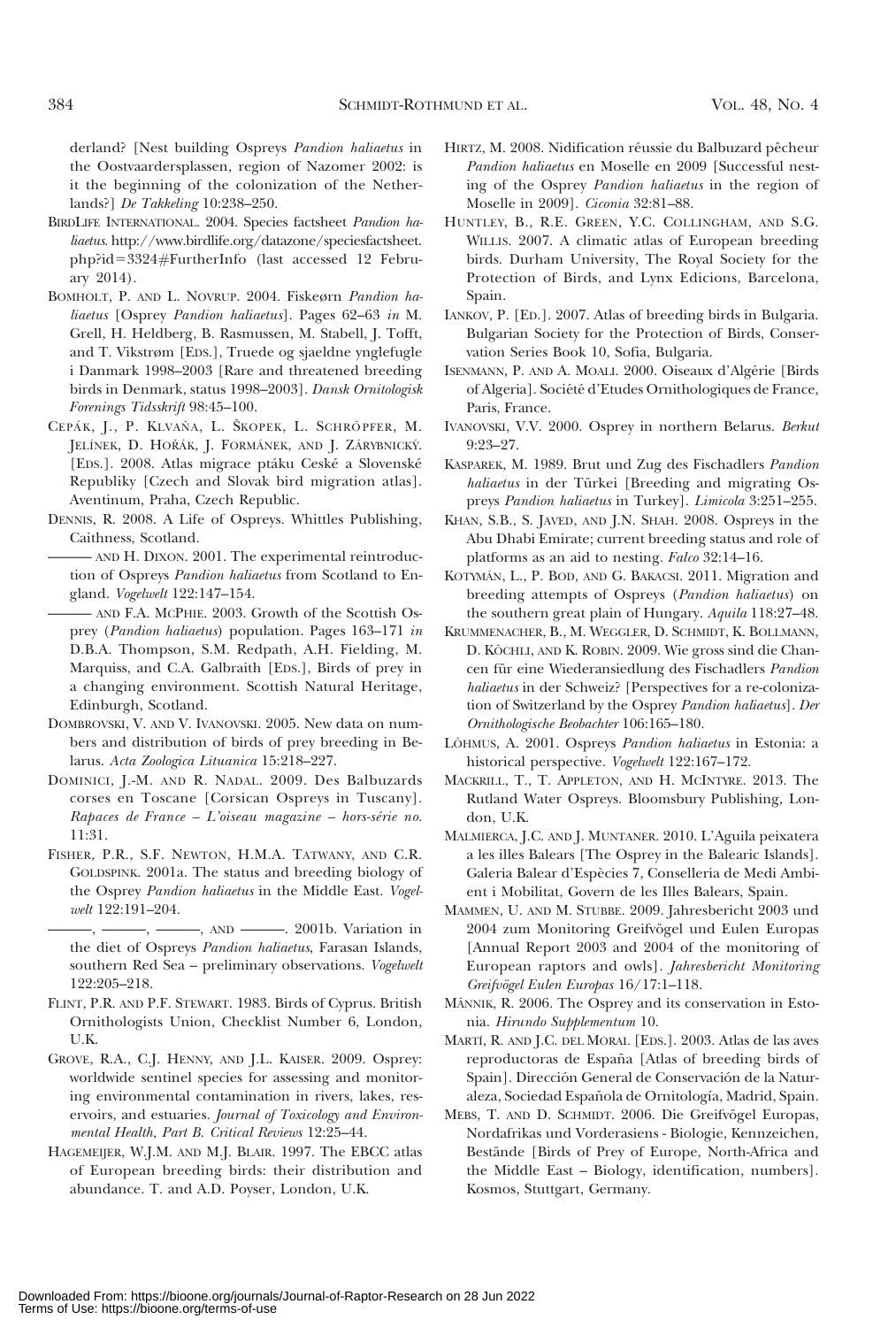- MEYBURG, B.-U. AND C. MEYBURG. 1987. Present status of diurnal birds of prey (Falconiformes) in various countries bordering the Mediterranean. Rapaci Mediterranei III, Supplemento alle Ricerche di Biologia della Selvaggina 12:147–152.
- MISCHENKO, A. [ED.]. 2004. Estimation of numbers and trends for birds of the European part of Russia. Russian Bird Conservation Union, Moscow, Russia.
- MIZERA, T. 2009. Tragiczna sytuacja rybolowa w Polsce [The tragic situation of the Osprey in Poland]. Ptaki polski 14:12–17.
- MONTI, F. 2012. The Osprey, Pandion haliaetus, state of knowledge and conservation of the breeding population of the Mediterranean basin. Unpubl. monograph, Mediterranean Small Island Initiative PIM, France. http://www.initiative-pim.org/sites/default/files/fichier/ documents/Pandion%20haliaetus\_English.pdf (last accessed 13 February 2014).
- ———, H. NIBANI, J.M. DOMINICI, H.R. IDRISSI, M. THE´VE-NET, P.C. BEAUBRUN, AND O. DURIEZ. 2013. The vulnerable Osprey breeding population of the Al Hoceima National Park, Morocco: present status and threats. Ostrich 84:199–204.
- MÜLLER, J., L. SCHMID, AND D. SCHMIDT. 2008. Die Rückkehr des Fischadlers Pandion haliaetus als Brutvogel nach Bayern [The return of the Osprey Pandion haliaetus as a Bavarian breeding bird]. Ornithologischer Anzeiger 47:105–115.
- MURIEL, R., M. FERRER, E. CASADO, AND D. SCHMIDT. 2006. First breeding success of Osprey (Pandion haliaetus) in mainland Spain since 1981 using cross-fostering. Journal of Raptor Research 40:303–304.
- NEUBAUER, G., A. SIKORA, T. CHODKIEWICZ, Z. CENIAN, P. CHYLARECKI, B. ARCHITA, J. BETLEJA, Z. ROHDE, M. WIE-LOCH, B. WOŹNIAK, P. ZIELIŃSKI, AND M. ZIELIŃSKA. 2011. Monitoring of Polish breeding birds in 2008–09. Biuletyn Monitoringu Przyrody 8:1–40. (In Polish, with English summary.)
- ODSJÖ, T. AND J. SONDELL. 2001. Population status and breeding success of Osprey Pandion haliaetus in Sweden, 1971–98. Vogelwelt 122:155–166.
- OTTOSSON, U., R. OTTVALL, J. ELMBERG, M. GREEN, R. GUS-TAFSSON, F. HAAS, N. HOLMQVIST, A. LINDSTRÖM, L. NILS-SON, M. SVENSSON, S. SVENSSON, AND M. TJERNBERG. 2012. Fåglarna i Sverige – antal och förekomst [Birds of Sweden – numbers and distribution]. Sveriges Ornitologiska Förening, Halmstad, Sweden.
- PALMA, L. 2001. The Osprey Pandion haliaetus on the Portuguese coast: past, present and recovery potential. Vogelwelt 122:179–190.
- ———, J. FERREIRA, R. CANGARATO, AND P. VAZ PINTO. 2004. Current status of the Osprey in the Cape Verde Islands. Journal of Raptor Research 38:141–147.
- POOLE, A.F. 1989. Ospreys: a natural and unnatural history. Cambridge University Press, Cambridge, NY U.S.A.
- POSTUPALSKY, S. 1977. A critical review of problems in calculating Osprey reproductive success. Pages 1–11 in J.C. Ogden [ED.], Transactions of the North American

Osprey research conference, Williamsburg, Virginia, 1972. U.S.D.I. National Park Service Transactions and Proceedings Series Number 2, U.S.A.

- RODRI´GUEZ, B., A. RODRI´GUEZ, M. SIVERIO, AND F. SIVERIO. 2013. Conservation implications of past and present nesting habitat selection of the endangered Osprey Pandion haliaetus population of the Canary Islands. Ibis 155:891–897.
- RYSLAVY, T. 2011. Zur Bestandssituation ausgewählter Vogelarten in Brandenburg – Jahresbericht 2008 [Report 2008 on the status of selected bird species in Brandenburg]. Naturschutz und Landschaftspflege Brandenburg 20:49–62.
- RYTTMAN, H. 2004. Fiskgjusen i Sverige Resultat av riksinventeringen 2001 [The Osprey in Sweden – census results 2001]. Vår Fågelvärld 6:20–21.
- SABLEVICIUS, B. 2001. The past and present status of the Osprey Pandion haliaetus in Lithuania. Vogelwelt 122: 219–221.
- SAUROLA, P. 1985. Persecution of raptors in Europe assessed by Finnish and Swedish recovery data. Pages 439–448 in I. Newton and R. Chancellor [EDS.], Conservation studies on raptors. ICBP Technical Publication No. 5, Cambridge, U.K.
- ———. 1994. African non-breeding areas of Fennoscandian Ospreys Pandion haliaetus: ring recovery analysis. Ostrich 65:127–136.
- -. 1997. The Osprey (Pandion haliaetus) and modern forestry: a review of population trends and their causes in Europe. Journal of Raptor Research 31:129–137.
- ———. 2006. Monitoring and conservation of Finnish Ospreys Pandion haliaetus in 1971–2005. Pages 125–132 in P. Koskimies and N.V. Lapshin [EDS.], Status of raptor populations in eastern Fennoscandia. Proceedings of the Workshop, Kostamuksha, Karelia, Petrozavodsk, Russia.
- ———. 2008. Monitoring birds of prey in Finland: a summary of methods, trends and statistical power. Ambio 37:413–419.
- ———. 2011. Finnish Ospreys (Pandion haliaetus) 2010. Linnut vuosikirja – Yearbook BirdLife Finland 2010:29–35.
- SCHMIDT, D. 1995. Zur ehemaligen Brutverbreitung des Fischadlers Pandion haliaetus in Westdeutschland [On the former breeding distribution of the Osprey Pandion haliaetus in western Germany]. Vogelwelt 116:173–176.
- -. 1998. Osprey Pandion haliaetus breeding numbers in the Western Palearctic. Pages 323–327 in R.D. Chancellor, B.-U. Meyburg, and J.J. Ferrero [EDS.], Holarctic birds of prey, Proceedings International Conference, Badajoz, Spain.
- -. 2009. Fünfzehn Jahre Farbberingung an Fischadlern Pandion haliaetus in Deutschland [Fifteen years colour-ringing of Ospreys Pandion haliaetus in Germany]. Berichte der Vogelwarte Hiddensee 19:47–52.
- -. 2010. Der Brutbestand des Fischadlers Pandion haliaetus in Deutschland im frühen 21. Jahrhundert [Breeding pair numbers of the Osprey Pandion haliaetus in Germany in the early 21st century]. Charadrius 46: 10–17.